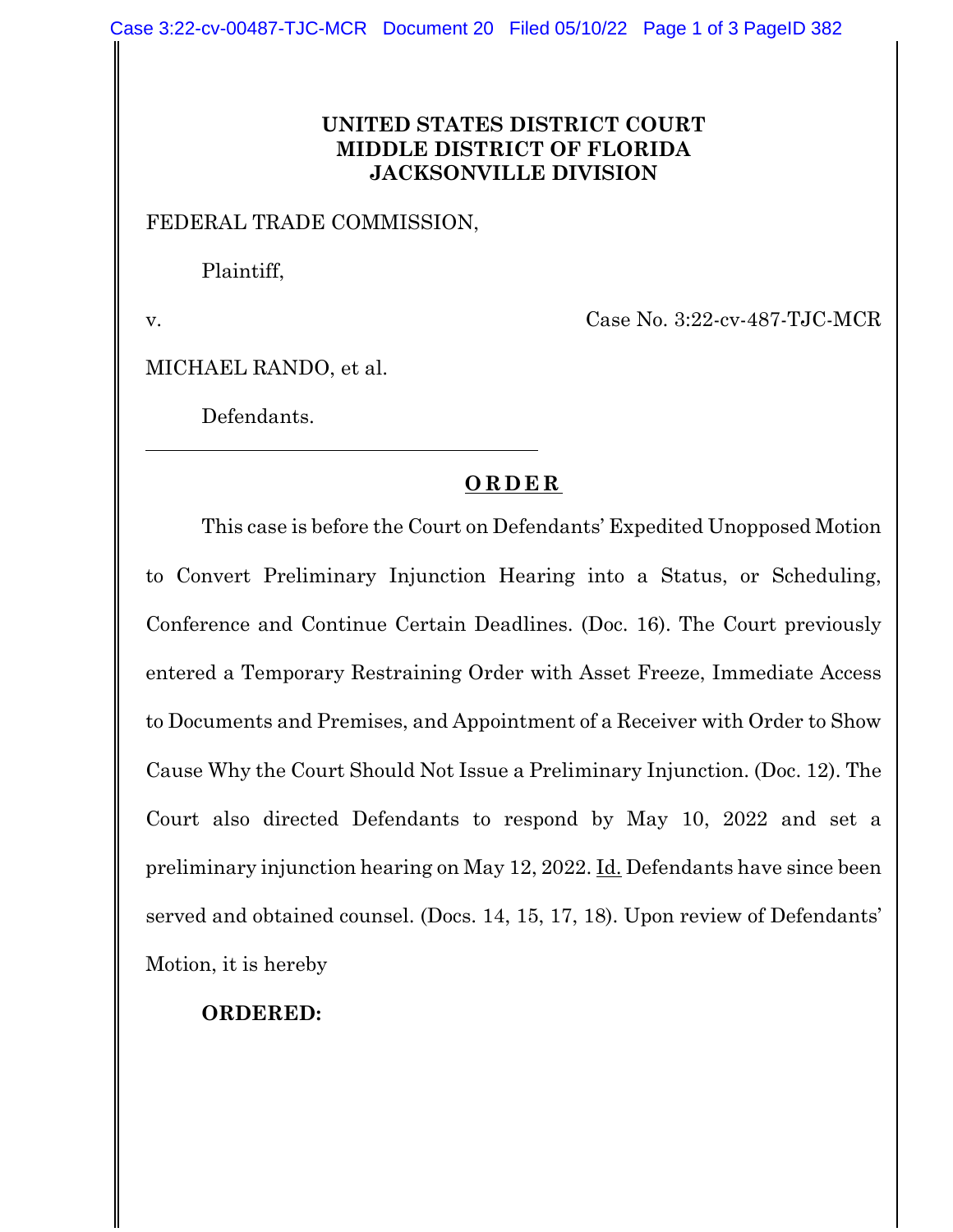1. Defendants' Expedited Unopposed Motion to Convert Preliminary Injunction Hearing into a Status, or Scheduling, Conference and Continue Certain Deadlines (Doc. 16) is **GRANTED**.

2. The preliminary injunction hearing is **CONVERTED** to a status conference. The status conference will now take place by **TELEPHONE** on **May 12, 2022** at **5:00 PM**. The conference line will be activated at 4:50 PM so the hearing may start promptly at 5:00 PM. To participate in the call, the parties are directed to call the reserved conference line toll free at **1-888-684- 8852**. The access code for all participants is **2594705** and the participant security code is **22487**.[1](#page-1-0)

3. The Court will reset the briefing deadlines and schedule the preliminary injunction hearing at the status conference.

<span id="page-1-0"></span><sup>1</sup> **To reduce background audio interference, the parties should not use the speaker function during the call and are encouraged to use landlines if possible. Further, parties must put their phones on mute when not speaking. Additionally, each party must identify themselves when speaking so the court reporter can accurately report the proceedings.**